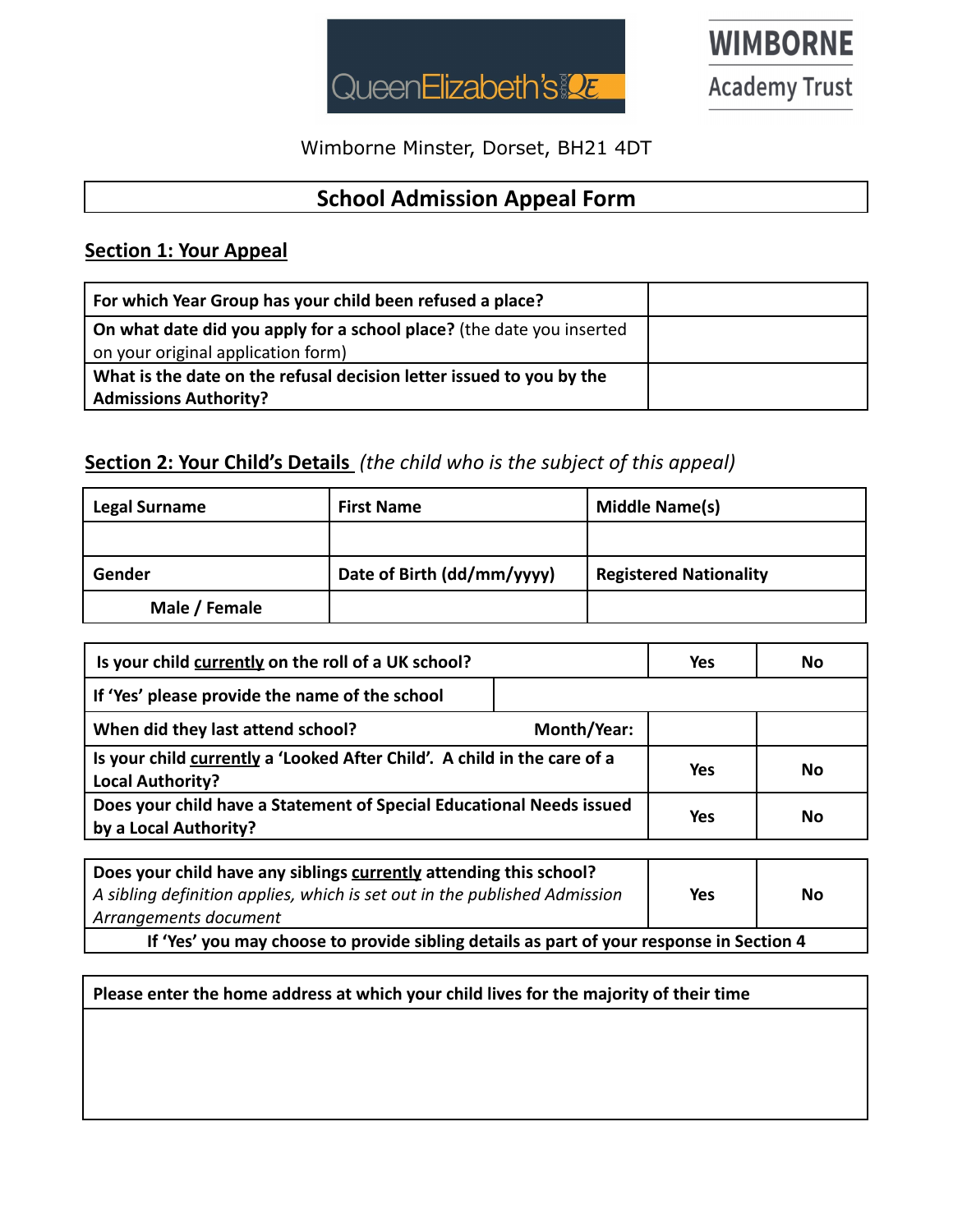# QueenElizabeth's

**Academy Trust** 

|                                                                                | Years | <b>Months</b> | Weeks |
|--------------------------------------------------------------------------------|-------|---------------|-------|
| How long have they lived at this address?                                      |       |               |       |
| Are there any formal shared residency arrangements in place for your<br>child? |       | <b>Yes</b>    | No    |

## **Section 3: Your Details** *(the person submitting this appeal)*

| <b>Surname</b>                                                                              | <b>First Name</b>    |                      | <b>Title</b>                                                             |  |  |    |
|---------------------------------------------------------------------------------------------|----------------------|----------------------|--------------------------------------------------------------------------|--|--|----|
|                                                                                             |                      |                      |                                                                          |  |  |    |
| <b>Relationship to child</b>                                                                | Parent<br>Carer      |                      | <b>Other</b>                                                             |  |  |    |
| behalf of                                                                                   |                      |                      | Do you live at the same address as the child you are appealing on<br>Yes |  |  | No |
| If 'No' then please provide your full address for communication purposes (include postcode) |                      |                      |                                                                          |  |  |    |
|                                                                                             |                      |                      |                                                                          |  |  |    |
|                                                                                             |                      |                      |                                                                          |  |  |    |
|                                                                                             |                      |                      |                                                                          |  |  |    |
| Landline telephone number                                                                   | <b>Mobile number</b> | <b>Email address</b> |                                                                          |  |  |    |
|                                                                                             |                      |                      |                                                                          |  |  |    |
|                                                                                             |                      |                      |                                                                          |  |  |    |

### **Section 4: Your Appeal Against the Decision to Refuse Admission**

| Is your intention to be present in person at your appeal hearing?<br>The appeal hearing will be scheduled to take place in accordance with<br>the Appeals Timetable published on the School website |  | <b>Yes</b> | <b>No</b> |
|-----------------------------------------------------------------------------------------------------------------------------------------------------------------------------------------------------|--|------------|-----------|
| If you intend that another person represents you or accompanies you to the hearing, please<br>provide their name(s) and position                                                                    |  |            |           |
| <b>Name</b><br><b>Position</b>                                                                                                                                                                      |  |            |           |
|                                                                                                                                                                                                     |  |            |           |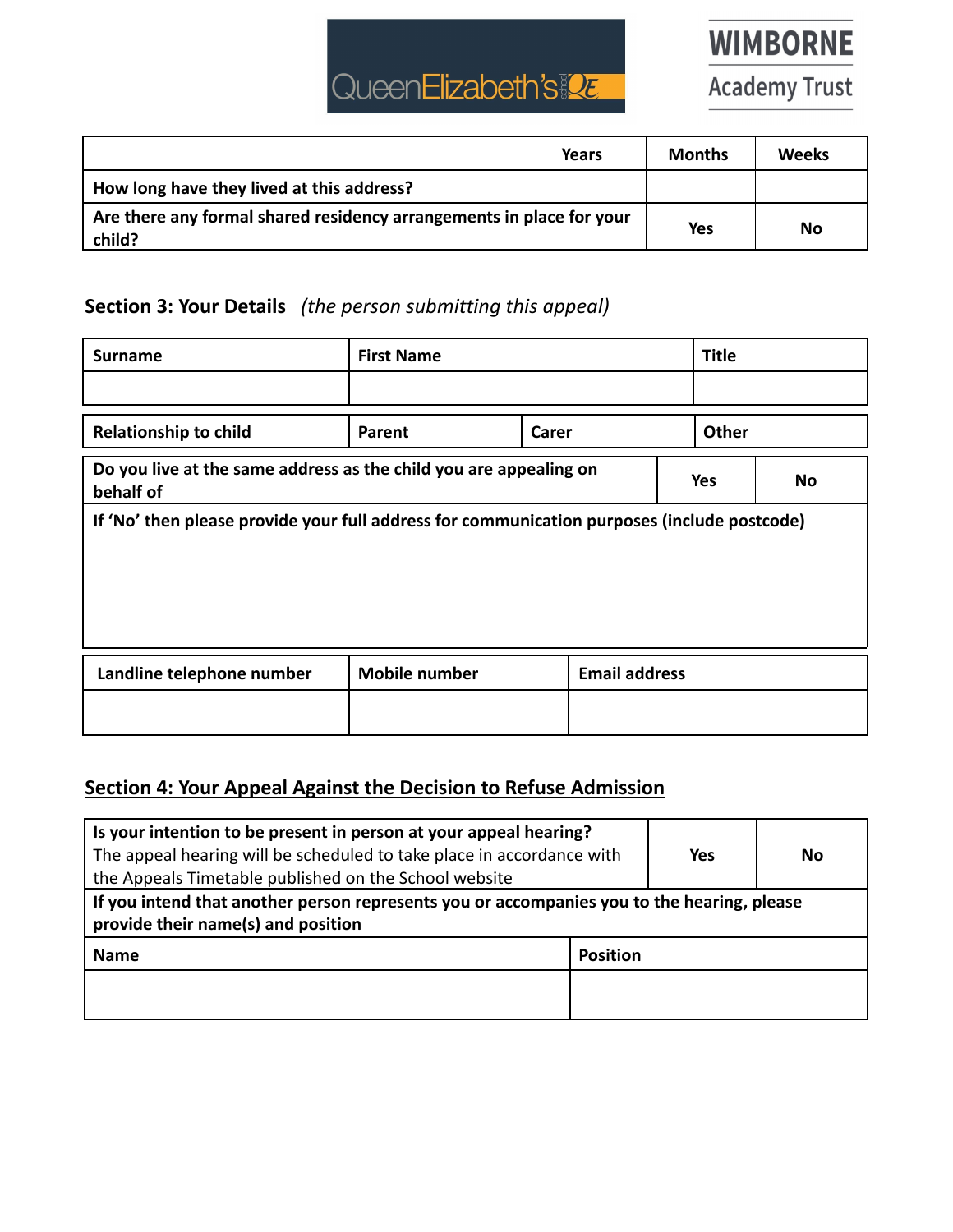# QueenElizabeth's

**WIMBORNE** 

**Academy Trust** 

**Please explain why you are appealing against the decision to refuse your child a place at the school.** You, or your representative(s) will have the opportunity to present your case at the appeal hearing and to expand on the information you set out below.

*Continue with your statement on the next sheet if required*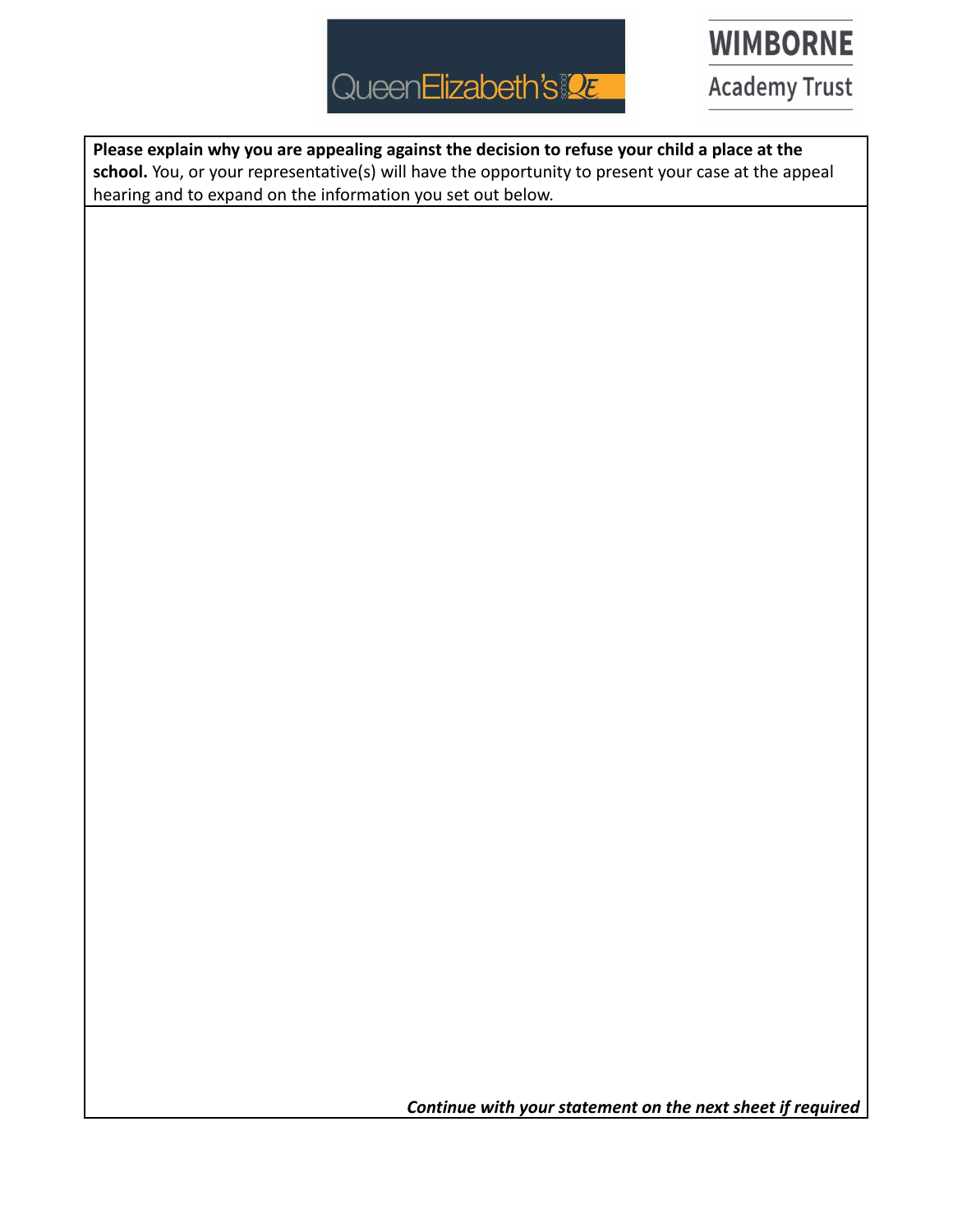



Continued....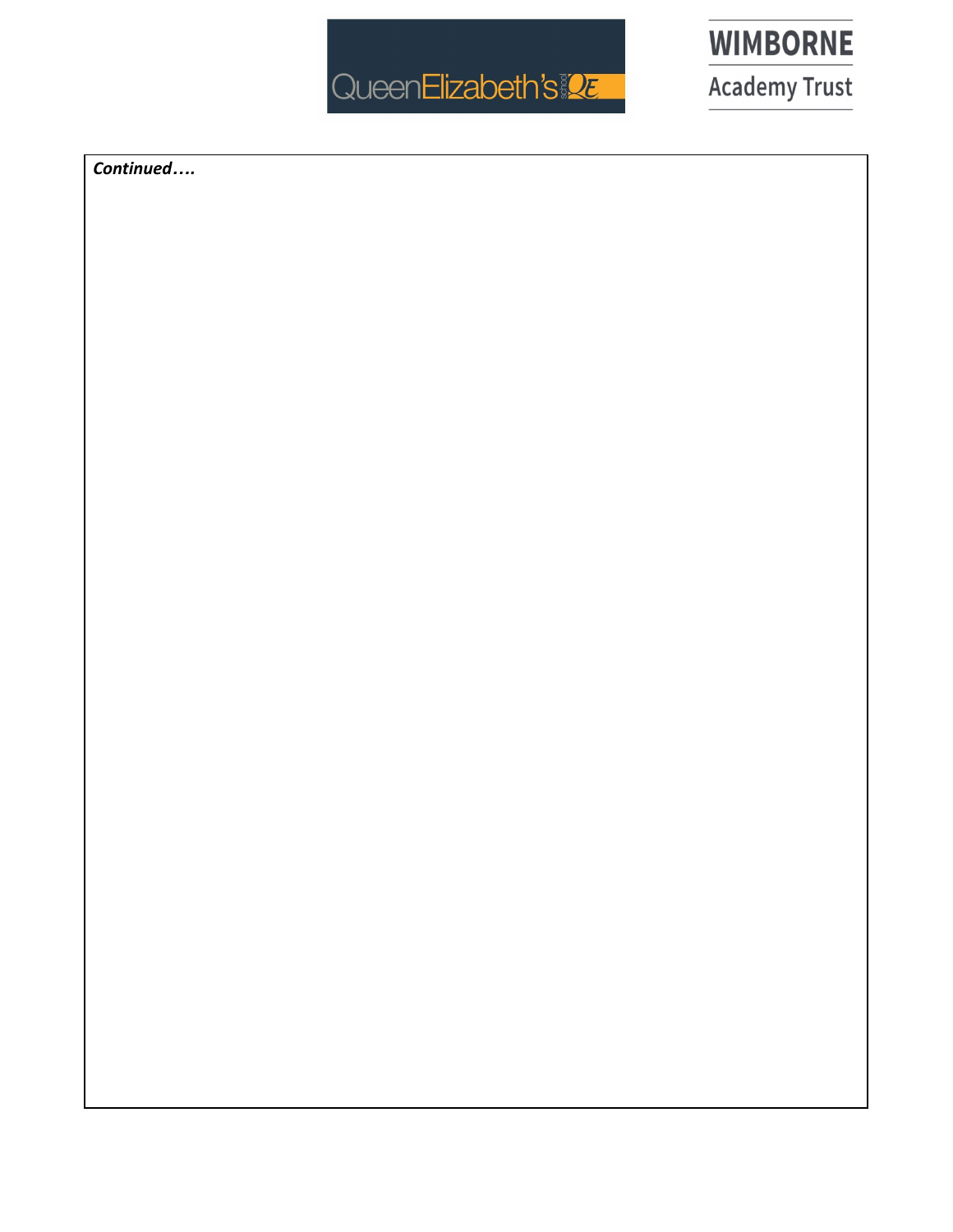

#### **Section 5: Declaration and Signature**

#### **This application will not be processed unless signed and dated by the applicant. By signing, the applicant confirms that:**

- The information that I have provided on this appeal form is honest and not intended to mislead in any way
- The information provided on this Appeal Form may be shared by the Admission Authority for the purpose of responding to any points I have set out and for the preparation of my appeal hearing, subject to the Data Protection Act 1988.
- I am entitled to make this appeal as I am the legal Parent/Carer of the child concerned
- I have the appropriate consent from the legally responsible party to make this appeal on his/her behalf

| <b>Signature of Applicant (Appellant)</b> | Date |
|-------------------------------------------|------|
|                                           |      |
|                                           |      |

|                   | Insert the date on which the admission application |  |
|-------------------|----------------------------------------------------|--|
| For School Office | to which this appeal relates was received at the   |  |
| use               | School Office                                      |  |
| Only:             | Insert the date on which this Appeal Form was      |  |
|                   | received at the School Office                      |  |